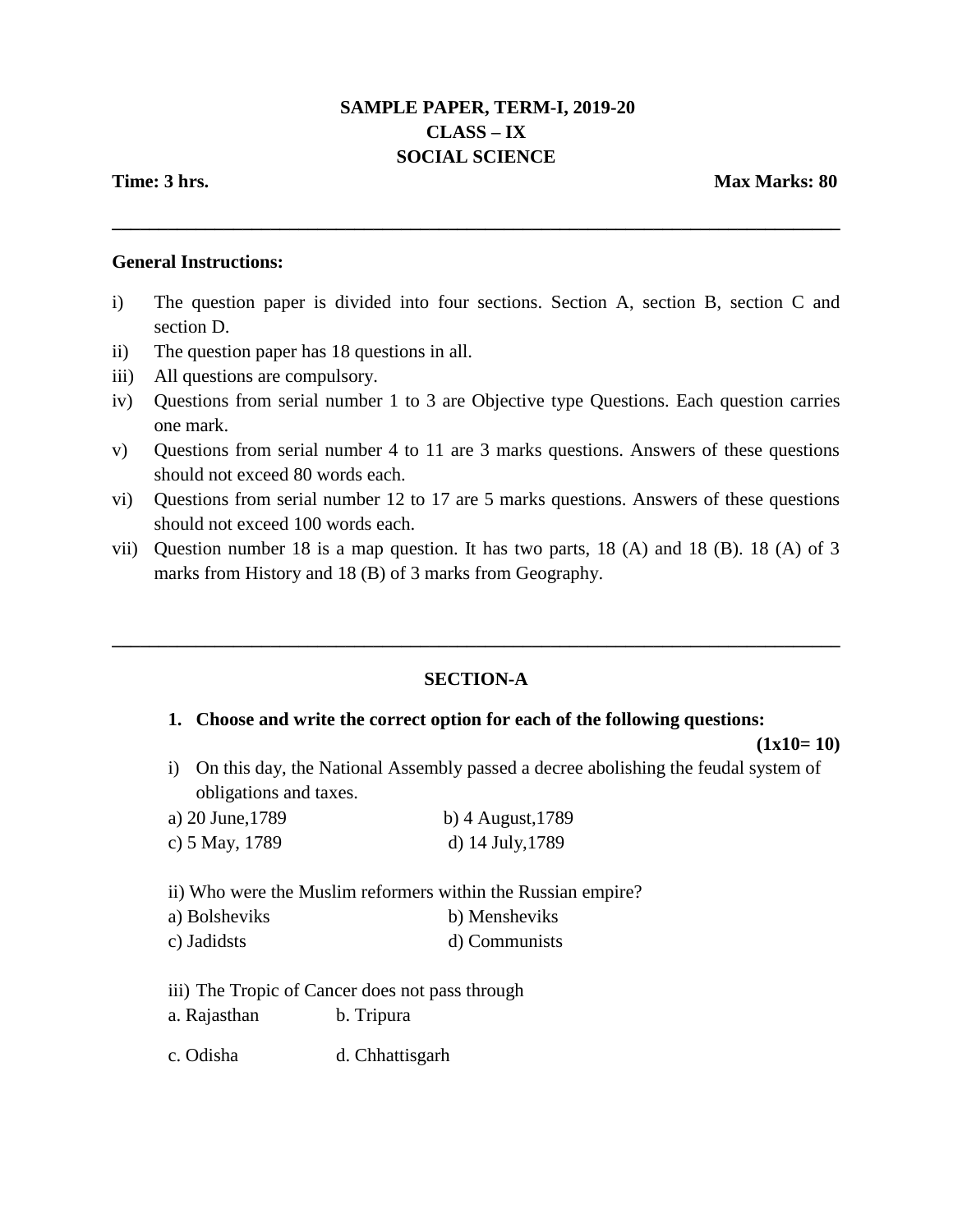iv) Who was the president of Zimbabwe from the time of Independence? a) Pervez Musharraf b) Pinnoche c) Robert Mugabe d) Ban ki Moon v) In which year Nelson Mandela was sentenced to life imprisonment? a) 1946 b) 1964 c) 1963 d) 1965 vi) The highest peak in the Eastern Ghats is a. Mt.K2 b. Mahendragiri c. Kanchenjunga d. Namcha Barwa vii) In which year the elections to Provincial Legislatures were held? a) 1928 b) 1929 c) 1942 d) 1937 viii) India's Green Revolution is an example of ….. a) Human Capital b) Human Resource c) Land Resource d) Natural Resource ix) The source of Narmada is a. Brahmgiri b. Mahabaleshwar c. Satpura d. Amarkantak x) Which state is the highest producer of wheat in India? a) Punjab b) Utter Pradesh c) Haryana d) Bihar **2.** Fill up the blanks with appropriate word:  $(1 \times 5 = 5)$ i) The women in France got the voting rights in  $\cdots$ ii) The longest river in Peninsular India is \_\_\_\_\_\_\_\_\_\_. iii) King Louis XVI of France belonged to family. iv) coast is known for its backwaters in Kerala. v) \_\_\_\_\_\_\_\_\_\_\_\_\_\_\_\_\_\_\_\_\_\_\_\_\_\_ was the chairman of the Constituent Assembly. **3.** State whether the following statements are True or False:  $(1 \times 5 = 5)$ i) The Directory consisted of five members. ii) The Tsar suspended the Duma three times. iii) Indira Gandhi Canal has been built on Ravi.

- iv) Our constitution came in to effect on 26 January 1949.
- v) In Palampur Kharif crop is grown between October and December.

# **SECTION-B**

- **4.** Describe the circumstance that led to the Tennis Court Oath.
- **5.** "Mexico cannot be considered as a democratic country". Justify by giving three reasons.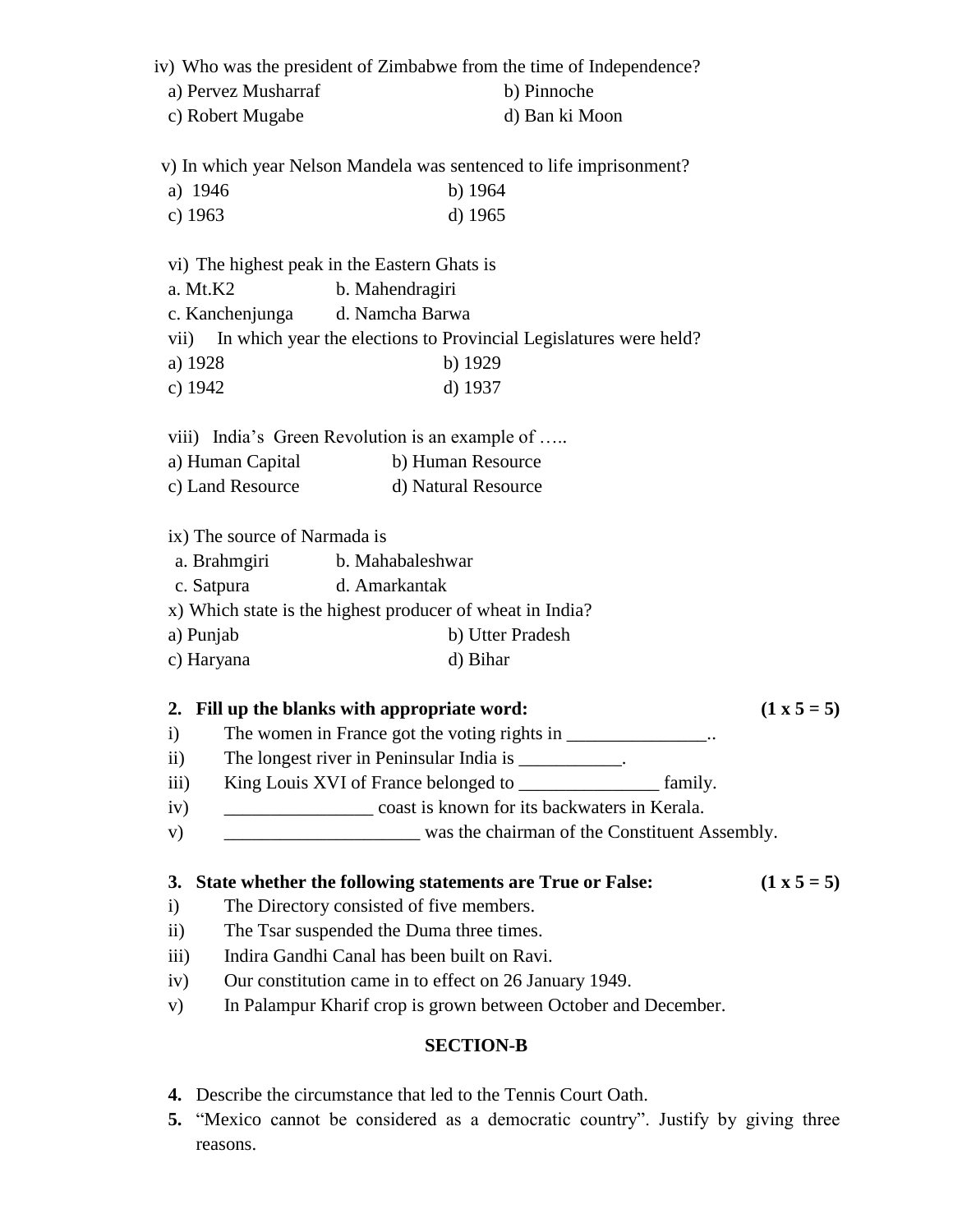- **6.** Which river has two headwaters? Describe its features
- **7.** Distinguish between The Northern Himalayas and the Northern Plains
- **8.** Write three initiatives taken by the Indian Government in the field of education to make human an asset rather than a liability.
- **9.** Differentiate between economic and non economic activities. Give examples.
- **10.** "What was April Theses?. Describe its three features.
- **11.** What are the reasons for accepting the constitution framed by the Constituent Assembly fifty years ago?

#### **SECTION-C**

- **12.** Why are rivers and lakes important for the country's economy?.
- **13.** Explain our national health policy with its results. How does health help in human resource development?
- **14.** Discuss in detail the guiding values of our Indian Constitution.
- **15.** There is a significant difference between the Himalayan and Peninsular rivers. Explain.
- **16.** Give five arguments against Democracy.
- **17.** Describe the events that gave rise to October Revolution. What were its  $\text{consequences?}$  (2+3)
- **18.** What is the main occupation in village Palampur? State four other occupations possible in the same village.  $(1+4)$

#### **SECTION-D**

- **18. (A)** On the outline political map of France identify and mark the following with the information given below and write their correct names on the map:  $(1x3=3)$ 
	- i) A port of France related to the slave trade.
	- ii) Nantes.
	- iii) A place where the people of France stormed the fortress prison.
	- **(B)** On the outline political map of India, mark the following:  $(1x3=3)$
	- . (i)Largest fresh water Lake of India
	- (ii)Highest Mt peak of India
	- (iii)Northernmost latitude of India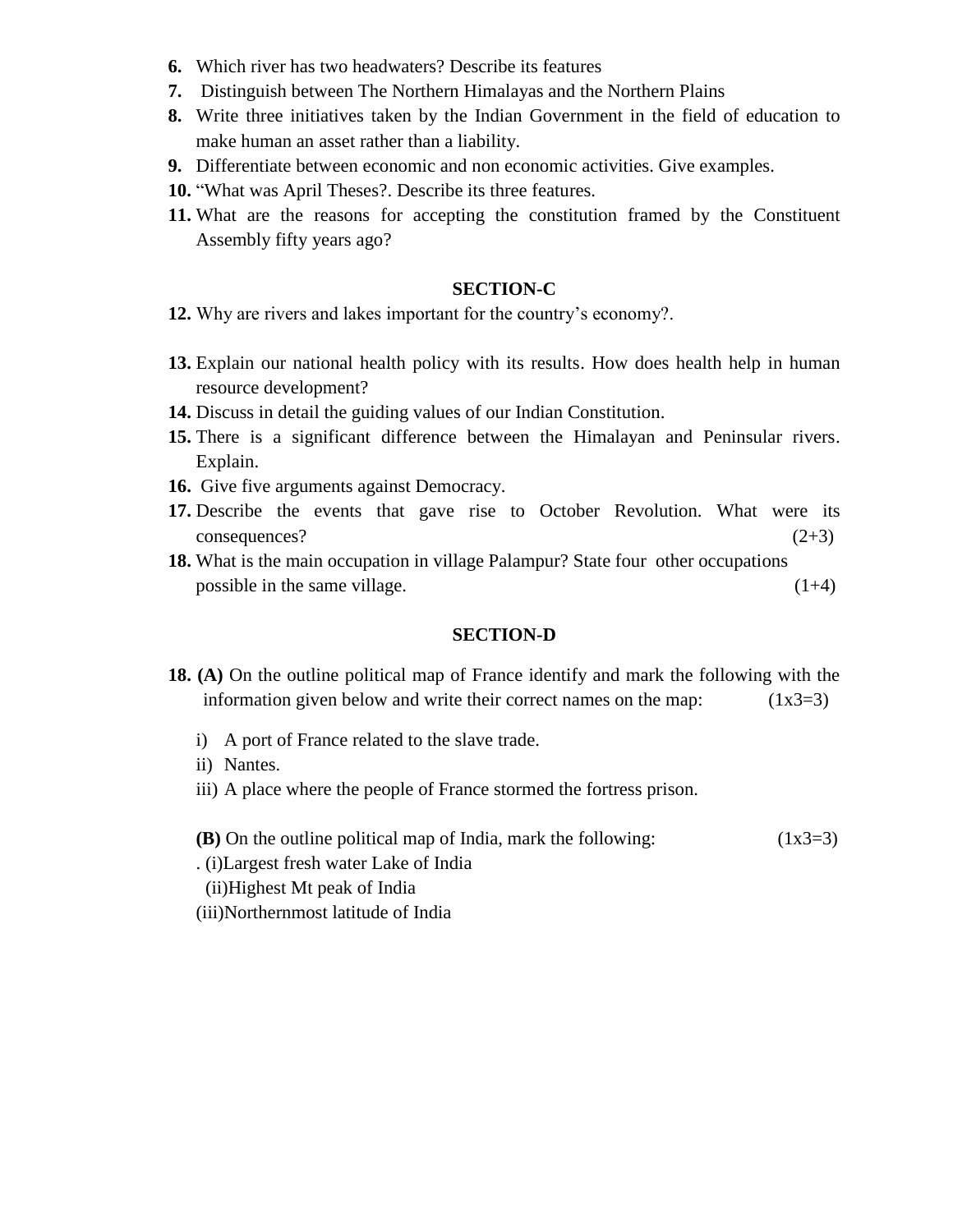